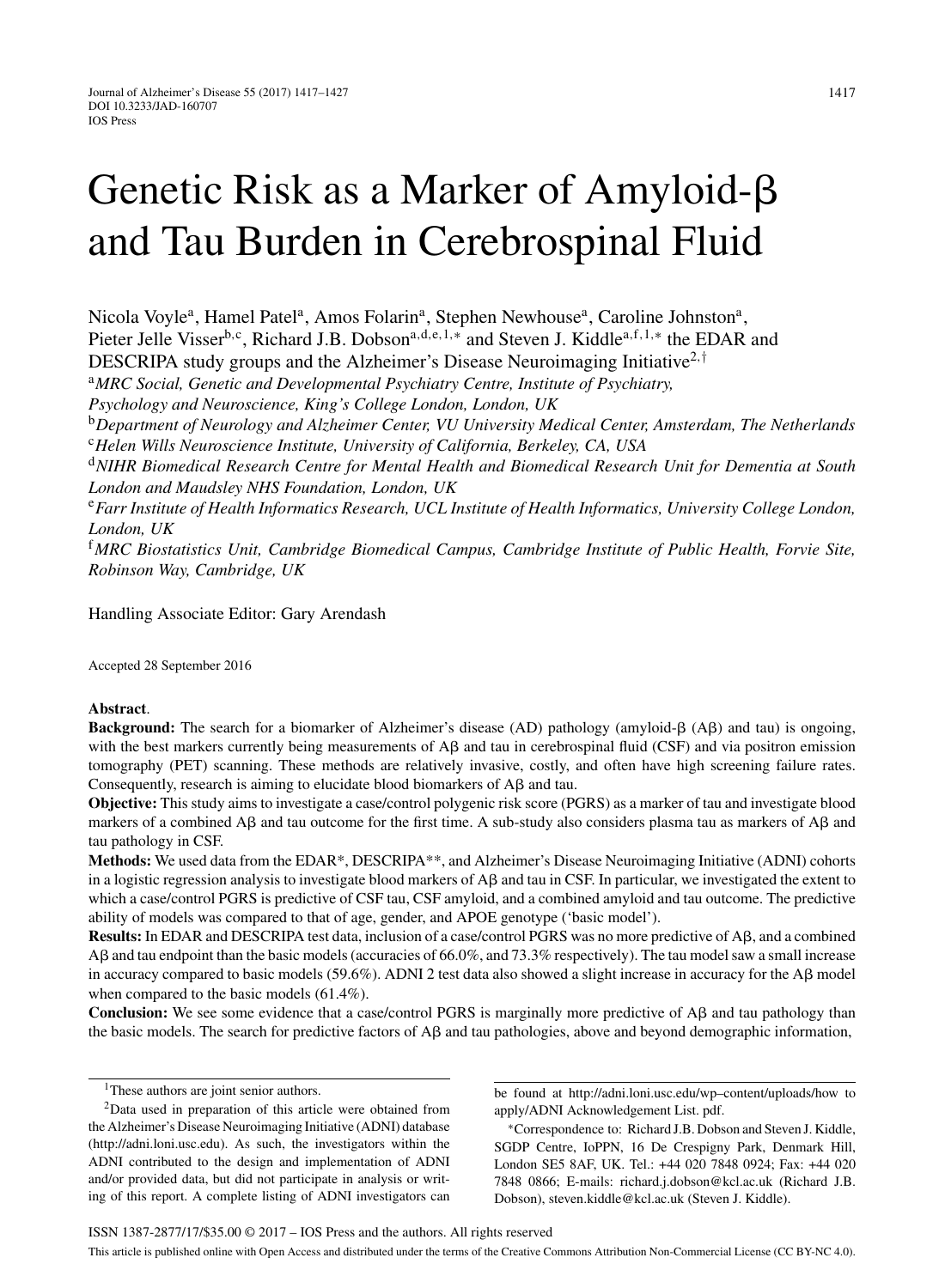is still ongoing. Better understanding of AD risk alleles, development of more sensitive assays, and studies of larger sample size are three avenues that may provide such factors. However, the clinical utility of possible predictors of brain A $\beta$  and tau pathologies must also be investigated.

\*'Beta amyloid oligomers in the early diagnosis of AD and as marker for treatment response'

\*\*'Development of screening guidelines and criteria for pre-dementia Alzheimer's disease'

Keywords: Alzheimer's disease, biomarker, blood, multi-modal, polygenic risk score, tau

# **INTRODUCTION**

The hallmark pathologies of Alzheimer's disease (AD) are amyloid- $\beta$  (A $\beta$ ) plaques and phosphorylated tau tangles in the brain. Although diagnostic criteria for AD focus on pathological evidence of  $A\beta$ , tau levels in cerebrospinal fluid (CSF) are also considered [1]. Jack et al. provide a theoretical model for the progression of AD based on existing evidence that is consistent with the popular amyloid cascade hypothesis [2, 3]. This hypothesis states that the build up of tau is triggered by increasing levels of  $A\beta$  in the brain.

The search for a biomarker of AD pathologies (tau and  $A\beta$ ) is ongoing with the best markers currently being measurements of tau and  $\overrightarrow{AB}$  in the CSF and via positron emission tomography (PET) scanning. These methods are relatively invasive and often have high screening failure rates meaning a high proportion of individuals that are scanned have low levels of these pathologies. Additionally, PET scanning in particular is an expensive procedure costing around \$3,000 per scan [4]. There are only approximately 2,380 (<http://www.imvinfo.com>, August 2016) PET scanners in the United States meaning access to facilities is limited [5]. The lumbar puncture needed to access CSF is also considered a high-risk procedure in many western countries [6]. To address these shortcomings, research is aiming to elucidate blood biomarkers of AD pathologies ( $\text{A}\beta$  and tau) [7]. One motivation for discovering a blood-based biomarker of AD pathology comes from clinical trial recruitment. For example, when recruiting into a trial of an anti-amyloid therapeutic, a blood-based biomarker of  $A\beta$  could act as a filtering step to identify individuals with abnormal levels of  $A\beta$  before performing a confirmatory PET scan or lumbar puncture. As such a test is likely to be cost-effective, we could reduce the cost of screening while also reducing the number of individuals subject to the invasive lumbar puncture and PET scanning procedures. So far, research into a blood marker has largely focused on  $\mathsf{A}\mathsf{B}$  brain

burden, rather than tau pathology. However, some studies have investigated genetic markers of tau [8]. This study aims to further this research by investigating markers of a combined  $\text{A}\beta$  and tau outcome for the first time.

Genome wide association studies (GWAS) of AD to date have identified over 20 risk loci explaining approximately 16–33% of genetic variability in the disease [9–13]. Compared to the predicted heritability of 50–70%, this is fairly low [13–15]. Modern technologies including next generation sequencing and the development of high coverage, exome chips are beginning to address this issue of missing heritability. Meanwhile polygenic risk scores (PGRS) are aiming to combine genetic risk from variants of lower effect size [16]. To date, PGRS in AD have only been trained on case/control endpoints as GWAS studies of pathological outcomes are relatively small (for example,  $N = 1,269$  [17]). Studies have shown case/control PGRS are associated with AD-related phenotypes but few have investigated their predictive ability in test data [18, 19]. When we studied the predictive ability of a PGRS for  $A\beta$  burden, we saw that the case/control PGRS used was no more predictive than demographics (age, gender) and APOE genotype alone (Voyle et al., in submission). However, we hypothesize in the current study that the PGRS may be more predictive of a combined  $\text{A}\beta$  and tau outcome; a more 'AD-like' phenotype.

This study aims to investigate the predictive ability of a case/control PGRS on CSF  $\text{A}\beta$  and tau. A substudy will also consider plasma tau as a predictor. We use individuals from the Alzheimer's Disease Neuroimaging Initiative (ADNI), EDAR, and DESCRIPA studies to investigate these associations and compare all models to those of demographics (age, gender) and APOE genotype [20, 21]. We hypothesize that blood markers of AD will perform better when predicting a combined pathology (tau and  $\text{A}\beta$ ) endpoint over tau and  $\text{A}\beta$  individually. The combined endpoint should be more representative of an 'AD-like' phenotype.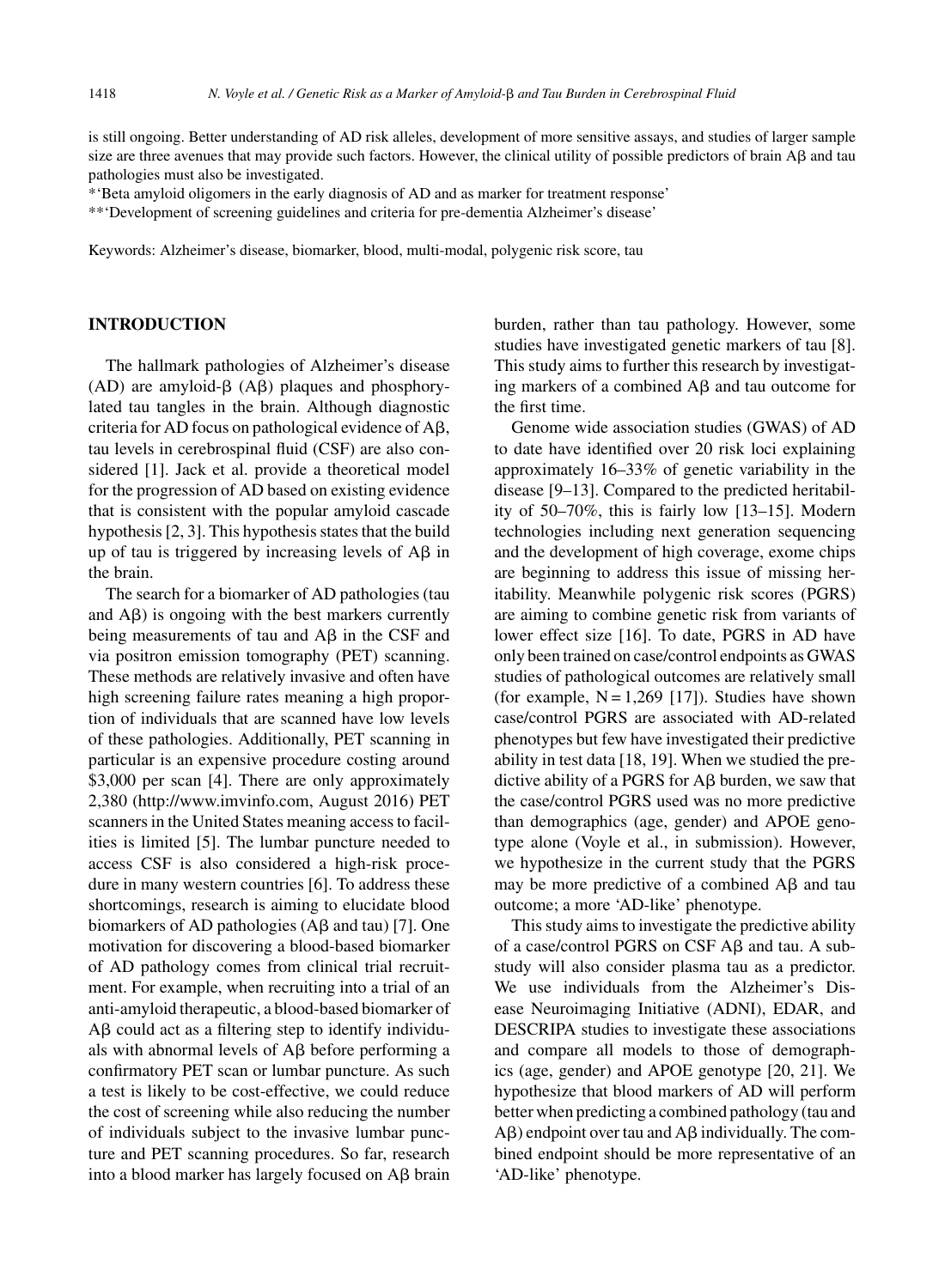## **MATERIALS AND METHODS**

## *Cohorts*

EDAR was a prospective, longitudinal study which aimed to examine and evaluate biomarkers of early AD and treatment response [21]. In particular, the study focused on  $\mathsf{A}\beta$  oligomers and the effect of genetic variants on these oligomers. For more information see<http://www.edarstudy.eu>. Our access to samples and clinical and phenotypic information from the EDAR study was enabled by the European Medical Information Framework and has been previously described (Voyle et al. in submission).

DESCRIPA was also a prospective, multi-center study. It was coordinated by the European AD Consortium and focused on collecting data from non-demented subjects with the aim of developing screening guidelines and clinical criteria for AD. Further details of this study can be found in Visser et al. [20].

ADNI is a longitudinal cohort study aiming to validate the use of biomarkers in AD clinical trials and diagnosis. Data used in the preparation of this article were obtained from the ADNI database [\(http://adni.loni.usc.edu](http://adni.loni.usc.edu)). The ADNI study was launched in 2003 as a public-private partnership, led by Principal Investigator Michael W. Weiner, MD. The primary goal of ADNI has been to test whether biological markers and clinical and neuropsychological assessment can be combined to measure the progression of mild cognitive impairment (MCI) and AD. ADNI was approved by the institutional review boards of all participating institutions, and written informed consent was obtained for all participants. This study uses data from ADNI 1 and the ADNI 2 and ADNI GO sub-groups, referred to as ADNI 2 from here onwards.

# *Genetics*

Samples from EDAR and DESCRIPA were genotyped on the Illumina HumanOmniExpressExome-8v1.2 BeadChip  $(N = 336)$  [22]. The data has previously been reported on by Voyle et al. (in submission). The HumanOmniExpressExome Bead-Chip has been optimized to tag SNPs that capture a large amount of common genetic variation. In total, the chip contains 960,919 markers of which over 273,000 correspond to functional exomic markers. ADNI 1 samples were run on the Human610-Quad

BeadChip  $(N = 818)$ , which has since been discontinued. The chip provides coverage of 924,000 randomly selected SNPs. ADNI 2 and ADNI GO samples were run on the Illumina HumanOmniExpress BeadChip  $(N = 432)$ . This chip is similar to the HumanOmniExpressExome BeadChip used in the EDAR and DESCRIPA studies but does not include the exomic markers. In total, the chip contains 713,599 markers. Details of the genotyping protocols followed in ADNI are given elsewhere [23]. Details of the data processing are briefly outlined below.

The cohorts were subject to quality control and imputation separately, as described in Coleman et al. [24]. In short, the data was filtered to ensure a minor allele frequency of greater than 5% for all SNPs before removal of rare variants and subjects with high levels of missing data. SNPs that differed significantly (*p* < 0.00001) from the Hardy-Weinberg equilibrium were removed. The data was pruned for SNPs in linkage disequilibrium and for genetically similar individuals. Finally, the data was imputed using reference files from the 1000 Genomes Project [25].

# *CSF Measurements*

This study focuses on total tau (tTau) and  $A\beta$ measurements in CSF. The analysis considered three endpoints: dichotomized  $\mathsf{A}\mathsf{B}$ , dichotomized tTau, and a binary representation of overall pathology. For the latter analysis, referred to as total CSF burden, each cohort was reduced to those individuals with normal  $A\beta$  and normal tTau, or abnormal  $A\beta$  and abnormal tTau. The distributions of tTau and  $A\beta$  were similar between cohorts in terms of shape but not in absolute value. Consequently, this work focused solely on a dichotomized outcome.

## *EDAR*

Details of CSF collection and analysis can be found at [http://www.edarstudy.eu.](http://www.edarstudy.eu) In brief, CSF measurements were collected using the Alzbio3 Luminex assay in one batch at the end of the study. CSF  $A\beta$ and tTau measurements were dichotomized at the previously published thresholds of 389 pg/ml and 98 pg/ml, respectively.

# *DESCRIPA*

Details of CSF measurements in DESCRIPA have been described elsewhere [22]. In brief, CSF measurements were analyzed in one laboratory and collected using single-parameter ELISA kits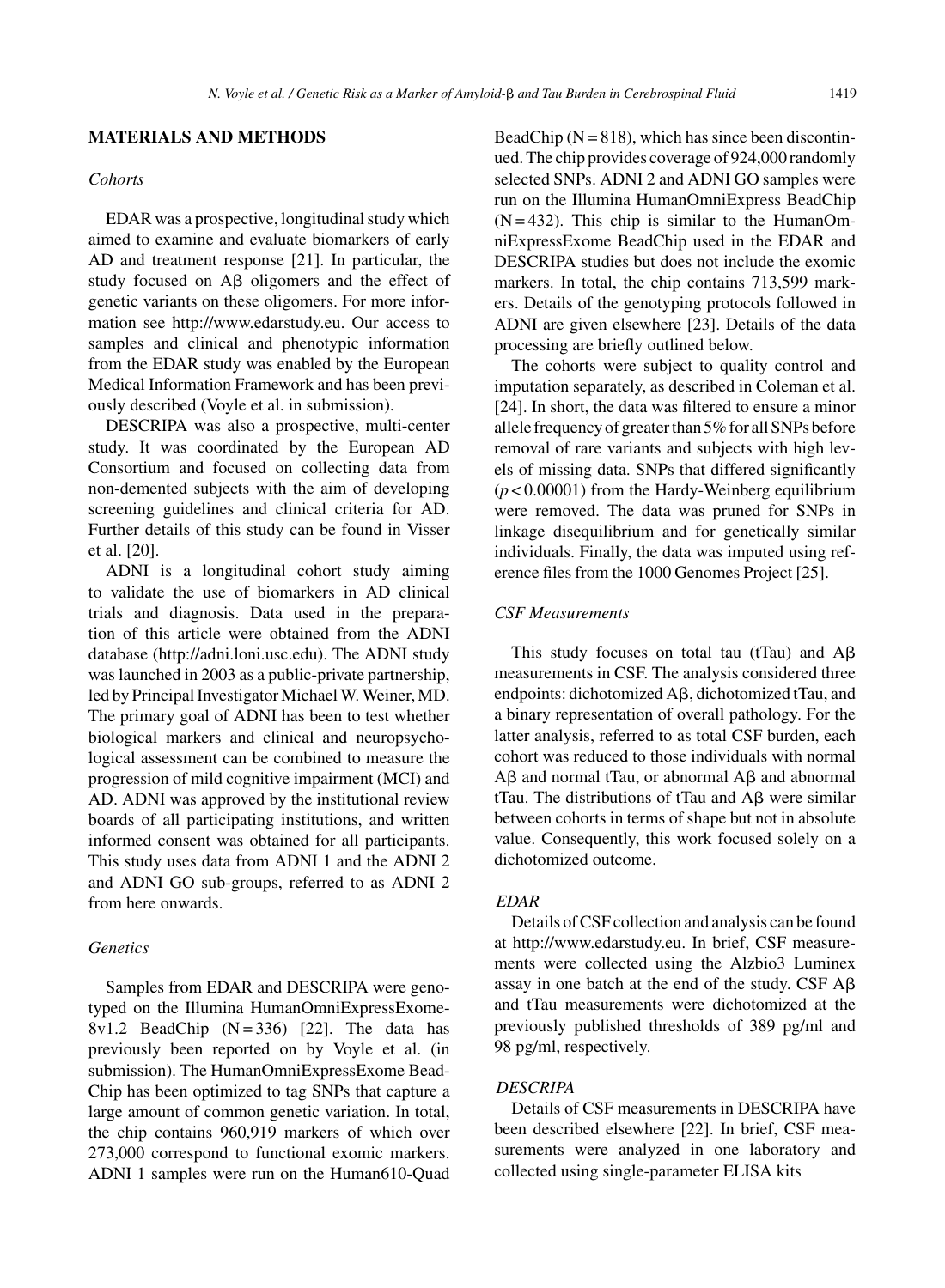$($ Innogenetics, Ghent, Belgium $)$ . CSF A $\beta$  and tTau samples were dichotomized using the previously published thresholds of 550 pg/ml and 375 pg/ml, respectively.

## *ADNI*

For ADNI, datasets used to extract CSF measures of  $\text{A}\beta$  and tau were chosen to maximize sample size. The dataset 'UPENNBIOMK2' was used for ADNI 1 and 'UPENNBIOMK6' for ADNI 2 and ADNI GO. Both datasets contain CSF measurements collected using the xMAP Luminex platform and Innogenetics immunoassay kits. The CSF measures of amyloid and tTau were dichotomized at the previously published thresholds (192 pg/ml and 93 pg/ml, respectively).

## *Plasma Tau (ADNI 1 only)*

Plasma tau was investigated as a potential blood biomarker of  $A\beta$  and tau in a sub-study. ADNI 1 was the only cohort with such data available. Plasma tau was analyzed by the Single Molecule Array (SIMOA) technique and the Human total tau assay using a combination of monoclonal antibodies. Samples with a plasma tau concentration below the lower limit of quantification (<1.0 pg/ml) were removed ( $N = 36$ ). Outliers, identified as values greater than 6 standard deviations from the mean, were removed  $(N = 2)$  and the data was subject to a natural logarithm transformation.

## *Statistical analysis*

All statistical analysis was performed in R version 3.1.1 [26].

The three endpoints of interest (dichotomized amyloid, dichotomized tTau, and total CSF burden) were modeled using logistic regression models covarying for age, gender, and APOE genotype. An individuals APOE genotype was coded as 1 if at least one  $\varepsilon$ 4 allele was present and 0 otherwise. Models were also built using only the demographic variables age, gender, and APOE genotype, for comparison. Throughout this study these models are referred to as 'basic models'.

Two analyses were performed to study these three endpoints of interest:

1. PGRS: Models were built in ADNI 1 data  $(A\beta)$ and tau  $N = 363$ ; Total CSF burden  $N = 244$ ) and tested in data from EDAR and DESCRIPA  $(A\beta)$ and tau  $N = 250$ ; Total CSF burden  $N = 135$ ) and

| Table 1      |  |
|--------------|--|
| Sample sizes |  |

| <b>Dample Siges</b>          |             |              |             |  |  |  |  |  |
|------------------------------|-------------|--------------|-------------|--|--|--|--|--|
| <b>PGRS</b> analysis         |             |              |             |  |  |  |  |  |
| Outcome                      | ADNI $1(N)$ | EDAR and     | ADNI $2(N)$ |  |  |  |  |  |
|                              |             | DESCRIPA (N) |             |  |  |  |  |  |
| Dichotomized amyloid         | 363         | 250          | 44          |  |  |  |  |  |
| or tTau                      |             |              |             |  |  |  |  |  |
| Total CSF burden             | 244         | 135          | 37          |  |  |  |  |  |
| PGRS and plasma tau analysis |             |              |             |  |  |  |  |  |
| Outcome                      | ADNI $1(N)$ |              |             |  |  |  |  |  |
| Dichotomized amyloid         | 323         |              |             |  |  |  |  |  |
| or tTau                      | 323         |              |             |  |  |  |  |  |
| <b>Total CSF burden</b>      |             |              |             |  |  |  |  |  |

ADNI 2 ( $\overrightarrow{AB}$  and tau N = 44; Total CSF burden  $N = 37$ ).

2. PGRS and plasma tau: Models were built and tested in ADNI 1 using 5 fold crossvalidation ( $\overrightarrow{AB}$  and tau N = 323; Total CSF burden  $N = 219$ ).

The sample sizes of each dataset used in these analyses are given in Table 1.

All models including a PGRS co-varied for the first three genetic principal components to account for population structure. The predictive ability of each model was quantified using accuracy, sensitivity, specificity and area under the receiver operating characteristic (ROC) curve [27–29].

# *PGRS*

PGRS were created within each cohort using PRSice [30]. Effect sizes from stage 1 of the International Genomics of Alzheimer's Project (IGAP) case/control GWAS were used as the weights to generate the risk score [9]. We used 0.5 as the *p*value threshold for inclusion in the PGRS. This threshold showed the most significant association with case/control diagnosis in the large IGAP PGRS study [31]. The genetic region coding for APOE was removed from all scores and included as a separate covariate due to its strong influence. The PGRS was standardized by subtracting the mean and dividing by the standard deviation, per cohort. This aims to account for the scores including different SNPs due to availability on the different SNP chips. It is important to note that APOE genotype is included as a covariate in modeling and not in the PGRS. Therefore, the PGRS is only exploring variation above and beyond APOE. This is different to the focus of the IGAP PGRS study which included APOE within the PGRS [31]. We have chosen this approach to investigate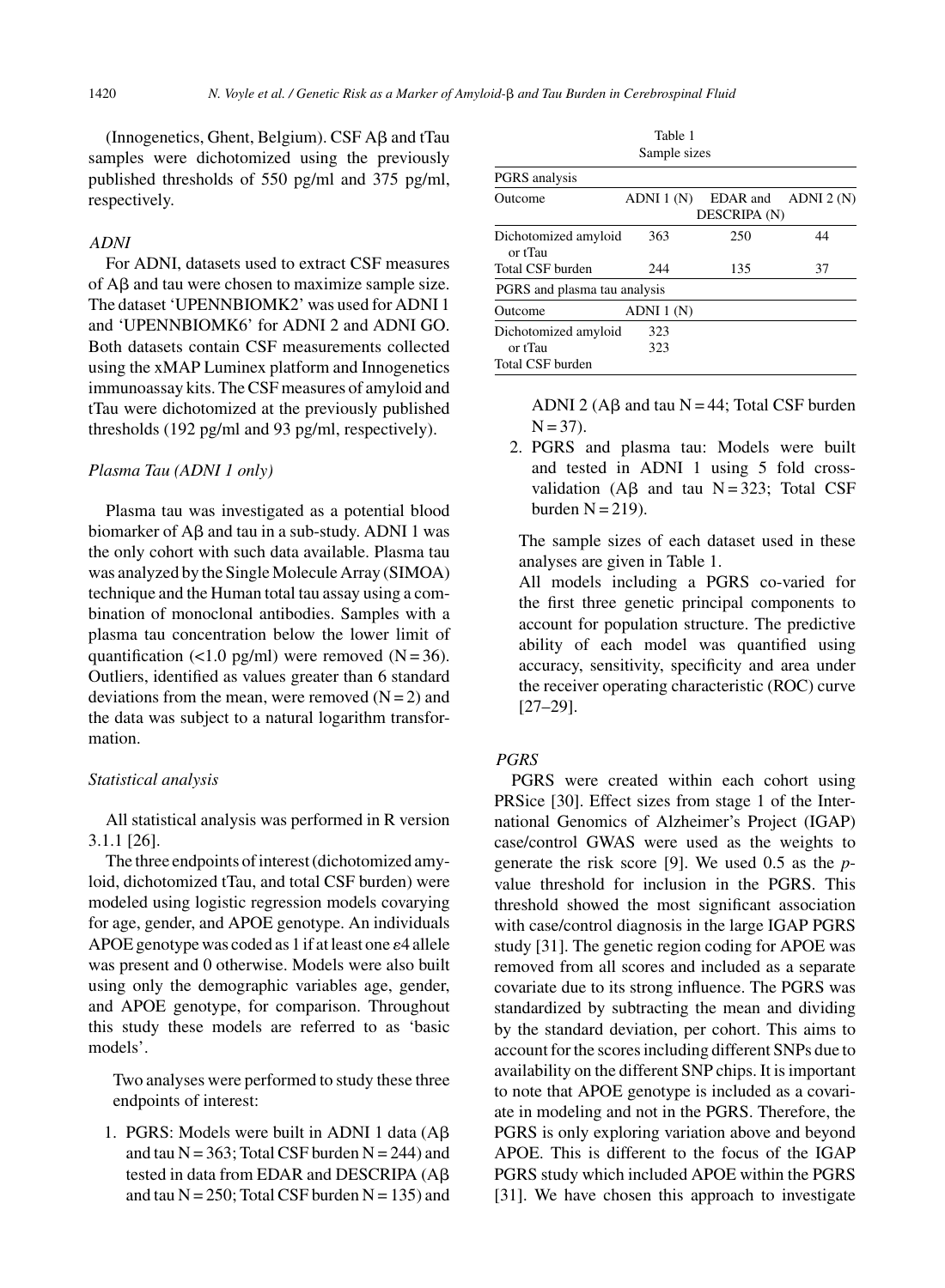| Cohort demographics – Dichotomized $\overrightarrow{AB}$ |                                |                                  |                   |                               |                                        |                                   |                               |                                          |            |
|----------------------------------------------------------|--------------------------------|----------------------------------|-------------------|-------------------------------|----------------------------------------|-----------------------------------|-------------------------------|------------------------------------------|------------|
|                                                          | ADNI 1 $(N = 363)$             |                                  | ADNI 2 $(N = 44)$ |                               |                                        | EDAR and DESCRIPA*<br>$(N = 250)$ |                               |                                          |            |
| Demographic                                              | Normal<br>CSFAB<br>$(N = 112)$ | Abnormal<br>CSFAB<br>$(N = 251)$ | $p$ -value        | Normal<br>CSFAB<br>$(N = 27)$ | Abnormal<br>$CSF A\beta$<br>$(N = 17)$ | $p$ -value                        | Normal<br>CSFAB<br>$(N = 99)$ | Abnormal<br>$CSF A \beta$<br>$(N = 151)$ | $p$ -value |
| Median age [IQR]                                         | 74.4 [8.35]                    | 75.3 [8.55]                      | 0.825             | 67.8 [12.55]                  | 75.2 [11.1]                            | 0.049                             | 66 [12]                       | 69 [13]                                  | 0.136      |
| Gender $(\% )$                                           |                                |                                  | 0.487             |                               |                                        | 0.359                             |                               |                                          | 0.052      |
| Female                                                   | 36.6                           | 40.6                             |                   | 51.9                          | 35.3                                   |                                   | 38.4                          | 51.7                                     |            |
| Male                                                     | 63.4                           | 59.4                             |                   | 48.1                          | 64.7                                   |                                   | 61.6                          | 48.3                                     |            |
| Median years in education [IQR]                          | 16 [4.25]                      | 16[4]                            | 0.748             | 16[4]                         | 16 [4]                                 | 0.825                             | 11.5 [8]                      | 10[7]                                    | 0.133      |
| Median MMSE [IQR]                                        | 29[3]                          | 26[4]                            | < 0.001           | 29[2]                         | 27[3]                                  | 0.058                             | 27.5 [4]                      | 26 [5]                                   | 0.009      |
| Diagnosis $(\%)$                                         |                                |                                  | < 0.001           |                               |                                        | 0.247                             |                               |                                          | 0.001      |
| Dementia                                                 | 6.3                            | 33.5                             |                   | $\Omega$                      | 5.9                                    |                                   | 34.3                          | 45.0                                     |            |
| MCI                                                      | 40.1                           | 51.0                             |                   | 74.1                          | 82.4                                   |                                   | 43.4                          | 41.1                                     |            |
| SCI                                                      | $\Omega$                       | $\mathbf{0}$                     |                   | $\Omega$                      | $\Omega$                               |                                   | 5.1                           | 10.6                                     |            |
| <b>CTL</b>                                               | 53.6                           | 15.5                             |                   | 25.9                          | 11.7                                   |                                   | 17.2                          | 3.3                                      |            |
| APOE status $(\% )$                                      |                                |                                  | < 0.001           |                               |                                        | 0.225                             |                               |                                          | < 0.001    |
| $\mathbf{0}$                                             | 85.7                           | 33.5                             |                   | 66.7                          | 47.1                                   |                                   | 74.7                          | 38.4                                     |            |
|                                                          | 14.3                           | 66.5                             |                   | 33.3                          | 52.9                                   |                                   | 25.3                          | 61.6                                     |            |

Table 2

Kruskal Wallis chi-squared was used to test between normal and abnormal groups for continuous demographic variables. Fishers exact was used to test between normal and abnormal groups for categorical demographic variables. APOE status is 1 if an individual's genotype contains any  $\varepsilon$ 4 alleles, and 0 otherwise. IQR, Inter-quartile range; CSF, cerebrospinal fluid; MMSE, Mini-Mental State Exam; MCI, mild cognitive impairment; SCI, subjective cognitive impairment; CTL, control. ∗One individual has missing diagnosis, 2 have missing education information, and 3 have missing MMSE.

whether information from a SNP chip adds anything above APOE. Furthermore, generally, APOE is not well measured on SNP chips so APOE genotype is determined by targeted genotyping.

The datasets used for model testing (EDAR and DESCRIPA) were not included in the IGAP study. Furthermore, although some samples from ADNI were included in IGAP, the majority were only included in the training, not testing, stages.

## **RESULTS**

#### *Cohort demographics*

Table 2 shows demographics against normal and abnormal CSF  $\overrightarrow{AB}$  while Table 3 is against CSF tTau. Demographics for the sub-population used in the total CSF burden analysis are given in Supplementary Table 1. Demographics for the sub-group of ADNI 1 individuals with plasma tau measurements is given in Supplementary Table 2.

In ADNI 1 training data and EDAR/DESCRIPA test data, there is a significant difference between normal and abnormal  $\overrightarrow{AB}$  in MMSE, diagnosis, and APOE genotype as we would expect. Similar associations are also seen with dichotomized tTau. The smaller sample size of the ADNI 2 test data  $(N = 44)$ is likely to have driven the lack of association in this group of individuals.

#### *Data analysis*

## *Genetic risk*

The PGRS was not significant in any of the logistic regression models (*p*-values of 0.995, 0.929, and  $0.796$  for tTau, A $\beta$ , and total CSF burden respectively). The inclusion of the PGRS marginally improved the predictive ability of tTau models over the basic models. The accuracy of the  $A\beta$  model was also marginally improved by inclusion of the PGRS in ADNI 2 test data. The models of total CSF burden had the highest accuracies (72% and 65%). See Table 4 for full results.

#### *Genetic risk and plasma tau*

When modeling CSF tTau no model outperformed the basic model at an accuracy of 66%. Similarly, when modeling total CSF burden the inclusion of a PGRS and plasma tau did not improve predictive ability above the basic model (77%). The only model to see an improvement over the basic model was when  $modeling$  A $\beta$ . Inclusion of plasma tau measurements marginally improved accuracy from 71% to 74% and the area under the ROC curve from 0.658 to 0.697. See Table 5 for full results.

## **DISCUSSION**

The aim of this study was to investigate blood biomarkers that may be predictive of AD pathologies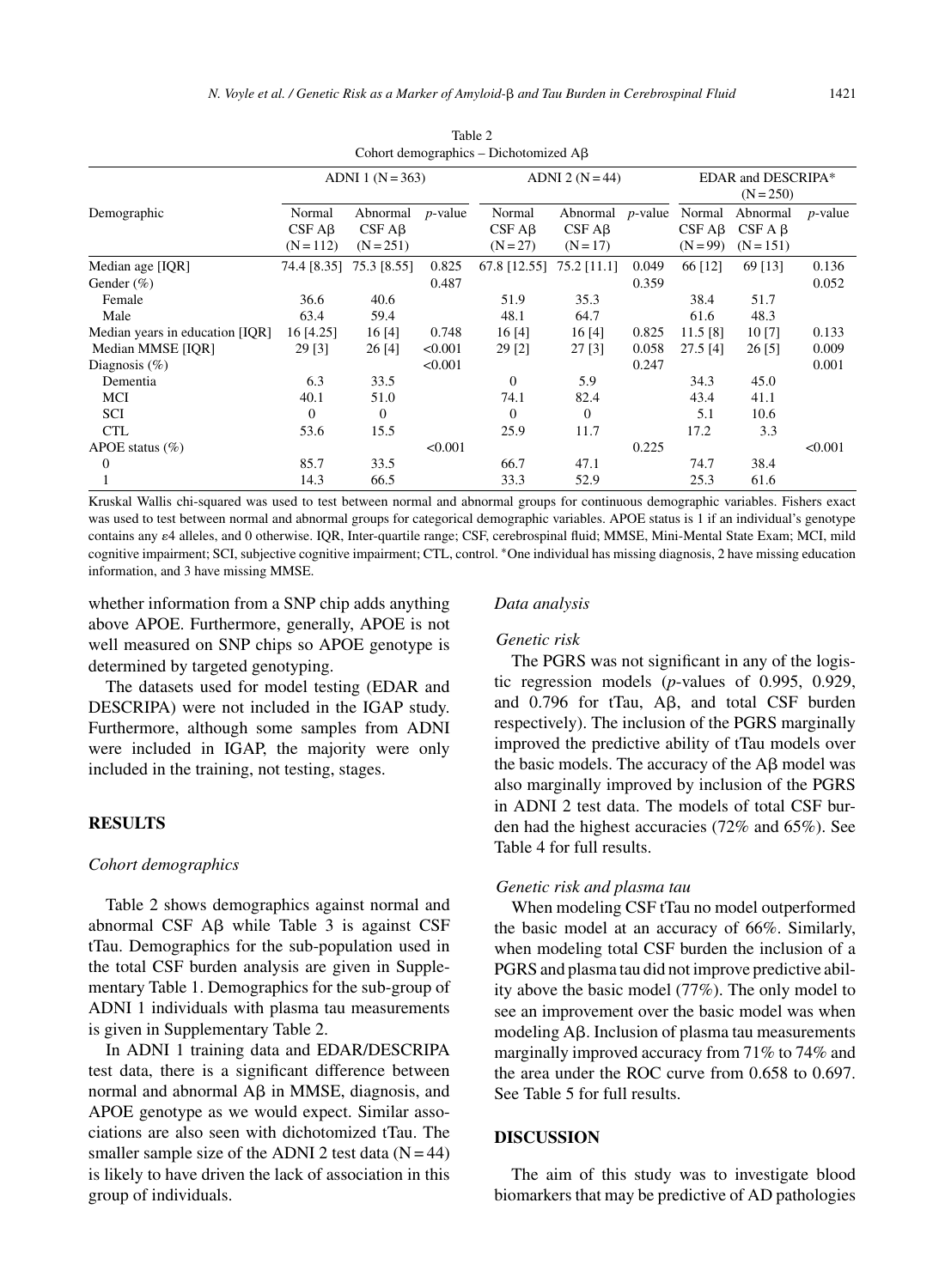| Cohort demographic - Dichotomized total tau |                                  |                                               |         |                                 |                                   |            |                                   |                                               |         |
|---------------------------------------------|----------------------------------|-----------------------------------------------|---------|---------------------------------|-----------------------------------|------------|-----------------------------------|-----------------------------------------------|---------|
|                                             | ADNI 1 $(N = 363)$               |                                               |         | $ADNI 2 (N = 44)$               |                                   |            | EDAR and DESCRIPA*<br>$(N = 250)$ |                                               |         |
| Demographic                                 | Normal<br>CSF tau<br>$(N = 203)$ | Abnormal $p$ -value<br>CSF tau<br>$(N = 160)$ |         | Normal<br>CSF tau<br>$(N = 30)$ | Abnormal<br>CSF tau<br>$(N = 14)$ | $p$ -value | Normal<br>CSF tau<br>$(N = 150)$  | Abnormal $p$ -value<br>CSF tau<br>$(N = 100)$ |         |
| Median age [IQR]                            | 75.2 [8]                         | 74.45 [10]                                    | 0.642   | 67.85 [10.7]                    | 76.75 [12.68]                     | 0.051      | 66.55 [13]                        | 70.5 [12]                                     | 0.032   |
| Gender $(\% )$                              |                                  |                                               | 0.234   |                                 |                                   | >0.999     |                                   |                                               | 0.094   |
| Female                                      | 36.5                             | 43.1                                          |         | 46.7                            | 42.9                              |            | 42.0                              | 53.0                                          |         |
| Male                                        | 63.5                             | 56.9                                          |         | 53.3                            | 57.1                              |            | 58.0                              | 47.0                                          |         |
| Median years in education [IQR]             | 16[4]                            | 16[5]                                         | 0.064   | 16[4]                           | 16[4]                             | 0.7        | 10[6]                             | 9 [8]                                         | 0.032   |
| Median MMSE [IOR]                           | 28 [3]                           | 26[4]                                         | < 0.001 | 29 [1.75]                       | 27 [3.75]                         | 0.153      | 28 [4]                            | 26[4]                                         | < 0.001 |
| Diagnosis $(\% )$                           |                                  |                                               | < 0.001 |                                 |                                   | 0.38       |                                   |                                               | < 0.001 |
| Dementia                                    | 15.8                             | 36.9                                          |         | $\Omega$                        | 7.1                               |            | 26.7                              | 62.0                                          |         |
| MCI                                         | 45.8                             | 50.0                                          |         | 76.7                            | 78.6                              |            | 47.3                              | 34.0                                          |         |
| SCI                                         | $\Omega$                         | $\Omega$                                      |         | $\Omega$                        | $\Omega$                          |            | 12.7                              | 2.0                                           |         |
| <b>CTL</b>                                  | 38.4                             | 13.1                                          |         | 23.3                            | 14.3                              |            | 13.3                              | 2.0                                           |         |
| APOE status $(\% )$                         |                                  |                                               | < 0.001 |                                 |                                   | 0.191      |                                   |                                               | 0.001   |
| $\Omega$                                    | 63.5                             | 31.9                                          |         | 66.7                            | 42.9                              |            | 59.3                              | 43.0                                          |         |
|                                             | 36.5                             | 43.1                                          |         | 33.3                            | 57.1                              |            | 40.7                              | 57.0                                          |         |

| Table 3                                     |  |  |  |  |  |  |
|---------------------------------------------|--|--|--|--|--|--|
| Cohort demographic - Dichotomized total tau |  |  |  |  |  |  |

Kruskal Wallis chi-squared was used to test between normal and abnormal groups for continuous demographic variables. Fishers exact was used to test between normal and abnormal groups for categorical demographic variables. APOE status is 1 if an individual's genotype contains any  $\varepsilon$ 4 alleles, and 0 otherwise. IQR, inter-quartile range; CSF, cerebrospinal fluid; MMSE, Mini-Mental State Exam; MCI, mild cognitive impairment; SCI, subjective cognitive impairment; CTL, control. ∗One individual has missing diagnosis, 2 have missing education information, and 3 have missing MMSE.

Table 4

| <b>PGRS:</b> Test data results |                       |          |             |             |                |  |  |  |
|--------------------------------|-----------------------|----------|-------------|-------------|----------------|--|--|--|
| Outcome                        | Model                 | Accuracy | Sensitivity | Specificity | <b>AUC ROC</b> |  |  |  |
| <b>EDAR and DESCRIPA</b>       |                       |          |             |             |                |  |  |  |
| tTau                           | Demographics only     | 0.584    | 0.570       | 0.593       | 0.625          |  |  |  |
| Aβ                             | Demographics only     | 0.660    | 0.788       | 0.465       | 0.686          |  |  |  |
| <b>Total CSF burden</b>        | Demographics only     | 0.733    | 0.750       | 0.716       | 0.801          |  |  |  |
| tTau                           | Demographics and PGRS | 0.596    | 0.560       | 0.620       | 0.609          |  |  |  |
| Aβ                             | Demographics and PGRS | 0.616    | 0.768       | 0.384       | 0.692          |  |  |  |
| <b>Total CSF burden</b>        | Demographics and PGRS | 0.719    | 0.702       | 0.702       | 0.748          |  |  |  |
| ADNI <sub>2</sub>              |                       |          |             |             |                |  |  |  |
| tTau                           | Demographics only     | 0.636    | 0.571       | 0.667       | 0.655          |  |  |  |
| $\mathsf{A}\mathsf{B}$         | Demographics only     | 0.546    | 0.765       | 0.407       | 0.527          |  |  |  |
| Total CSF burden               | Demographics only     | 0.649    | 0.583       | 0.680       | 0.693          |  |  |  |
| tTau                           | Demographics and PGRS | 0.659    | 0.571       | 0.700       | 0.671          |  |  |  |
| $A\beta$                       | Demographics and PGRS | 0.614    | 0.647       | 0.593       | 0.590          |  |  |  |
| Total CSF burden               | Demographics and PGRS | 0.649    | 0.583       | 0.680       | 0.683          |  |  |  |

AUC ROC, area under the receiver operating curve; PGRS, polygenic risk score.

( $A\beta$  and tau). We modeled levels of  $A\beta$  and tau in CSF using a PGRS and a sub-study considered measurements of tau in blood plasma. We also studied a total CSF burden endpoint for individuals with abnormal tau and  $\text{A}\beta$ , or normal tau and  $\text{A}\beta$ . The results shown here highlight that a case/control PGRS and plasma tau do not substantially outperform demographics (age, gender) and APOE genotype. The highest model accuracies were seen when modeling the total CSF burden phenotype.

Several studies have focused on identification of blood biomarkers of A $\beta$  [17, 32, 33]. However, few have achieved successful replication. The hypothesis tested in this study was that a combined tau and  $A\beta$ endpoint would be closer to an AD case/control phenotype and consequently easier to predict. This study supports this hypothesis, although the improvements in accuracy are minimal. Further, this accuracy of prediction was achieved by the basic model and the two blood biomarkers investigated, a case/control PGRS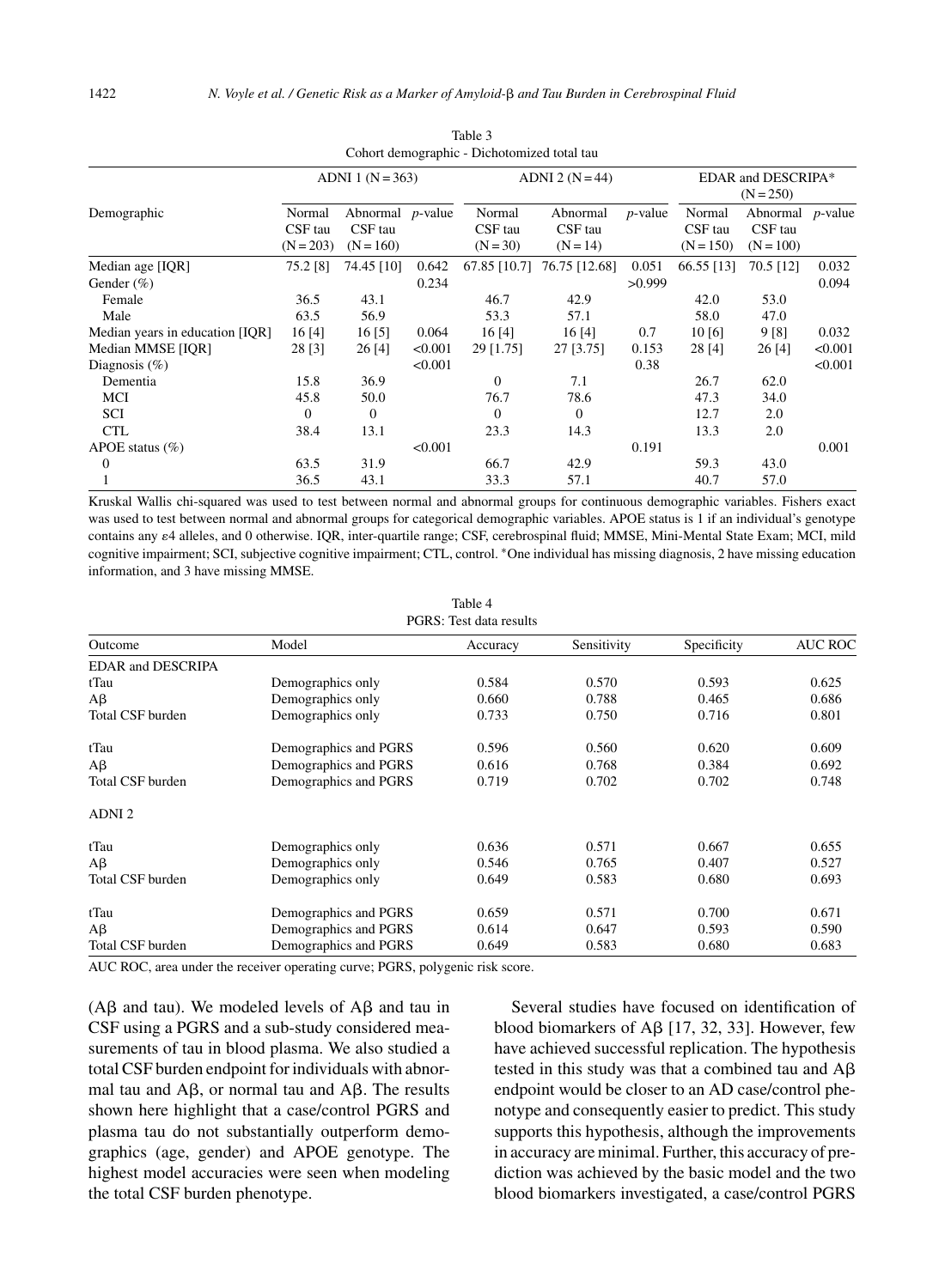| Outcome          | Model                             | Accuracy | Sensitivity | Specificity | <b>AUC ROC</b> |
|------------------|-----------------------------------|----------|-------------|-------------|----------------|
| tTau             | Demographics only                 | 0.656    | 0.691       | 0.628       | 0.659          |
| tTau             | Demographics and PGRS             | 0.638    | 0.665       | 0.617       | 0.641          |
| tTau             | Demographics and plasma tau       | 0.650    | 0.587       | 0.700       | 0.644          |
| tTau             | Demographics, PGRS and plasma tau | 0.653    | 0.608       | 0.689       | 0.649          |
| $A\beta$         | Demographics only                 | 0.709    | 0.787       | 0.530       | 0.658          |
| $A\beta$         | Demographics and PGRS             | 0.697    | 0.769       | 0.532       | 0.650          |
| $A\beta$         | Demographics and plasma tau       | 0.743    | 0.813       | 0.582       | 0.697          |
| Aβ               | Demographics, PGRS and plasma tau | 0.725    | 0.813       | 0.523       | 0.668          |
| Total CSF burden | Demographics only                 | 0.772    | 0.742       | 0.816       | 0.779          |
| Total CSF burden | Demographics and PGRS             | 0.763    | 0.735       | 0.804       | 0.769          |
| Total CSF burden | Demographics and plasma tau       | 0.758    | 0.765       | 0.748       | 0.756          |
| Total CSF burden | Demographics, PGRS and plasma tau | 0.772    | 0.780       | 0.756       | 0.768          |

Table 5 PGRS and plasma tau: Five fold cross-validation results

AUC ROC, area under the receiver operating curve; PGRS, polygenic risk score.

and plasma tau, did not improve model accuracy in the majority of cases.

Firstly, this could be explained by the PGRS being trained on a case/control endpoint. As individuals can often be misdiagnosed with AD the case/control phenotype can be misleading. GWAS are beginning to be large enough to detect risk SNPs associated with  $A\beta$ and tau. When sample sizes in these studies increase further they should be used to train PGRS. Intuitively, they may achieve improved predictive ability than models based on a case/control PGRS. Furthermore, due to the relatively small sample size of this study, the PGRS only utilizes common variation excluding loci such as TREM2. As larger studies become available the inclusion of such rarer variants in genetic risk scoring should be considered.

In the sub-study, it is interesting that plasma tau is no more predictive of CSF tau than age, gender, and APOE genotype. Furthermore, plasma tau achieves a higher accuracy when modeling CSF Aß. The lack of ability to predict CSF tau indicates the need for further assay development to detect still more sensitive measurements. Furthermore, research into the permeability of the blood-brain barrier will help theorize as to how much pathology signal from the brain and CSF is likely to be seen in blood.

This study has shown the importance of replication in independent datasets; models that perform well in training data often do not replicate. It is particularly important to test replicability when standardized protocols for assays do not exist [34]. For example, this analysis highlights the difference between EDAR, DESCRIPA, and ADNI in the assays and cut-offs used to define high and low pathology burden. The  $CSF$  A $\beta$  cut-off for high/low burden ranges between

192 pg/ml and 550 pg/ml. Efforts are being made to standardize such metrics for future research [35, 36].

It is important to point out the limitations of this study. Firstly, there are differences in sample collection methods, assays and data processing pipelines between ADNI 1, ADNI 2, EDAR, and DESCRIPA. In particular, the GWAS platforms used differ between the studies. The models in this study are trained in ADNI 1, which uses a slightly older Illumina chip (Human610-Quad) than ADNI 2, EDAR, and DESCRIPA. Although this means that the data from the other cohorts may not be fully utilized, it is unlikely to cause a lack of replicability. However, it is possible that some replicability is lost due to differences in sample collection methods and data processing. Furthermore, the use of the older SNP chip (Human610-Quad in ADNI 1) may have lead to reduced SNP content and sub-optimal imputation within the ADNI 1 cohort. It is also of note that the ADNI study was included in IGAP, effect sizes from which were used to create the PGRS. We believe that the benefit of a larger sample size for training outweighs any negative impact. Despite the use of well-characterized cohorts in this study, we must point out that the sample size considered is still relatively small. In future work, this could be addressed by the use of longitudinal aging studies instead of the case/control cohort studies used here.

Finally, we have shown that the multi-modal approach used in the sub-study investigating plasma tau, did not improve predictive ability above the basic model. We used a simple additive model and more complex methods such as OmicKriging may be useful in this setting [37]. Furthermore, the standard for measuring AD pathology, in particular  $\mathsf{A}\mathsf{B}$ , is through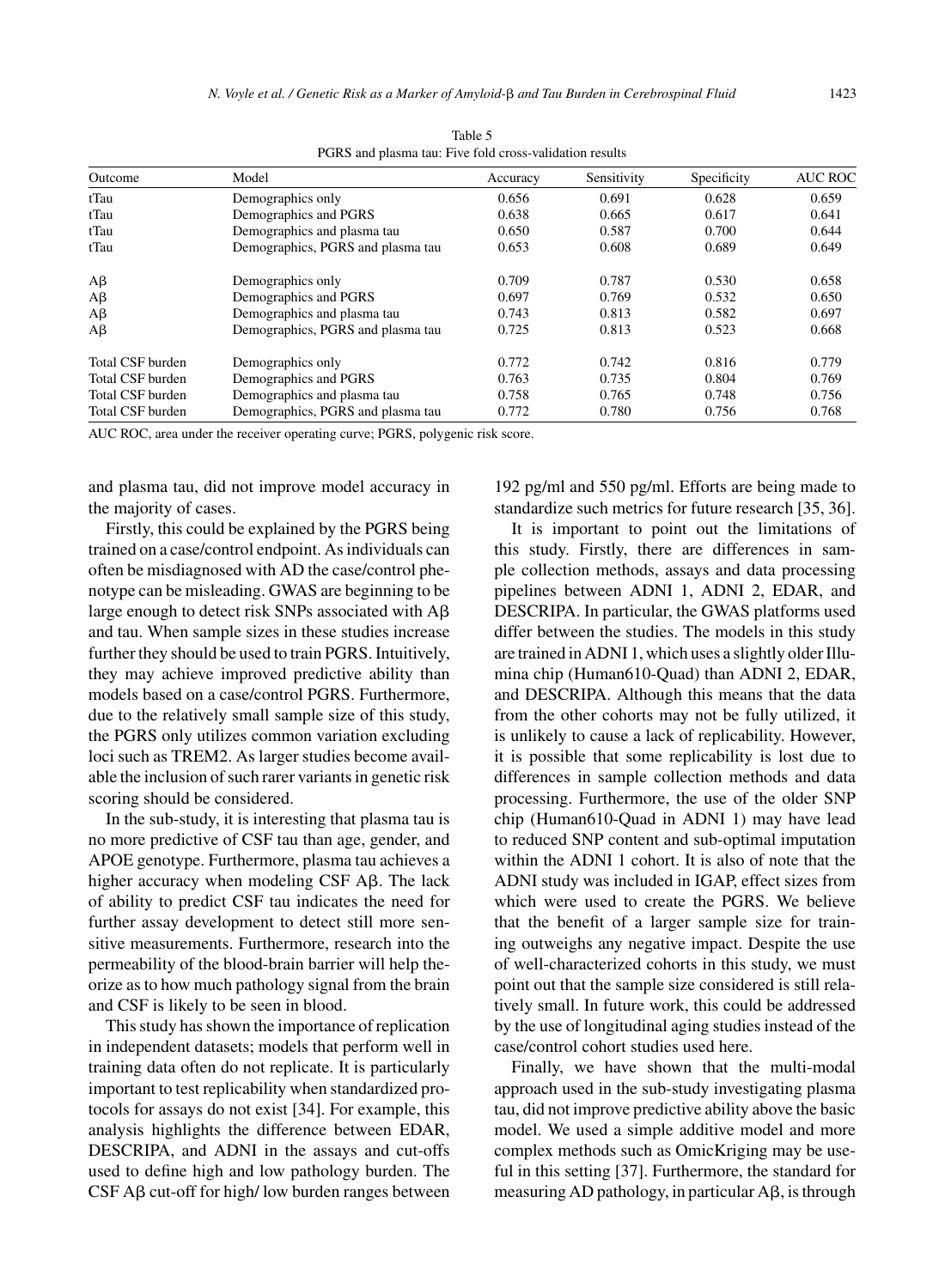PET imaging. Generally, PET imaging and CSF measurements are used interchangeably but any results should be replicated using imaging based outcomes. In combination with a pathological endpoint more closely related to an AD phenotype, such as the total CSF burden used here, the suggestions presented in this discussion could improve the predictive ability of proposed markers of  $A\beta$  and tau.

## **CONCLUSIONS**

This study has used data from the EDAR, DESCRIPA, and ADNI cohorts to investigate blood markers of  $\text{A}\beta$  and tau. We see that a case/control PGRS is no more predictive of pathology than age, gender, and APOE genotype. A sub-study shows that model accuracy is not improved by the addition of plasma tau measurements. These results emphasize that the search for predictive factors of  $A\beta$  and tau, above and beyond demographic and APOE information, is still ongoing. Better understanding of AD risk alleles, development of more sensitive assays, and studies of larger sample size are three avenues that may provide such factors. However, the clinical utility of possible predictors of brain  $A\beta$  and tau must also be investigated.

# **ACKNOWLEDGMENTS**

This work represents independent research part funded by the National Institute for Health Research (NIHR) Biomedical Research Centre at South London and Maudsley NHS Foundation Trust and King's College London. This study was supported by researchers at the National Institute for Health Research University College London Hospitals Biomedical Research Centre. The research leading to these results has received support from the Innovative Medicines Initiative Joint Undertaking under grant agreement number 115372, resources of which are composed of financial contribution from the European Union's Seventh Framework Programme (FP7/2007-2013) and EFPIA companies' in kind contribution. Steven Kiddle is supported by an MRC Career Development Award in Biostatistics (MR/L011859/1). Nicola Voyle is funded by the Alzheimer's Society. The views expressed are those of the author(s) and not necessarily those of the NHS, the NIHR or the Department of Health.

This work was also supported by awards to establish the Farr Institute of Health Informatics Research at UCL partners, London, from the Medical Research Council, Arthritis Research UK, British Heart Foundation, Cancer Research UK, Chief Scientist Office, Economic and Social Research Council, Engineering and Physical Sciences Research Council, National Institute for Health Research, National Institute for Social Care and Health Research, and Wellcome Trust (grant MR/K006584/1).

Data collection and sharing for this project was funded by the Alzheimer's Disease Neuroimaging Initiative (ADNI) (National Institutes of Health Grant U01 AG024904) and DOD ADNI (Department of Defense award number W81XWH-12-2-0012). ADNI is funded by the National Institute on Aging, the National Institute of Biomedical Imaging and Bioengineering, and through generous contributions from the following: AbbVie, Alzheimers Association; Alzheimers Drug Discovery Foundation; Araclon Biotech; BioClinica, Inc.; Biogen; Bristol-Myers Squibb Company; CereSpir, Inc.; Eisai Inc.; Elan Pharmaceuticals, Inc.; Eli Lilly and Company; EuroImmun; F. Hoffmann-La Roche Ltd and its affiliated company Genentech, Inc.; Fujirebio; GE Healthcare; IXICO Ltd.; Janssen Alzheimer Immunotherapy Research and Development, LLC.; John-son and Johnson Pharmaceutical Research and Development LLC.; Lumosity; Lundbeck; Merck and Co., Inc.; Meso Scale Diagnostics, LLC.; NeuroRx Research; Neurotrack Technologies; Novartis Pharmaceuticals Corporation; Pfizer Inc.; Piramal Imaging; Servier; Takeda Pharmaceutical Company; and Transition Therapeutics. The Canadian Institutes of Health Research is providing funds to support ADNI clinical sites in Canada. Private sector contributions are facilitated by the Foundation for the National Institutes of Health [\(http://www.fnih.org](http://www.fnih.org)). The grantee organization is the Northern California Institute for Research and Education, and the study is coordinated by the Alzheimer's Disease Cooperative Study at the University of California, San Diego. ADNI data are disseminated by the Laboratory for Neuro Imaging at the University of Southern California.

Authors' disclosures available online [\(http://j](http://j-alz.com/manuscript-disclosures/16-0707r1)alz.com/manuscript-disclosures/16-0707r1).

## *†***DESCRIPA and EDAR**

Magda Tsolaki

Aristotle University of Thessaloniki, Thessaloniki, Greece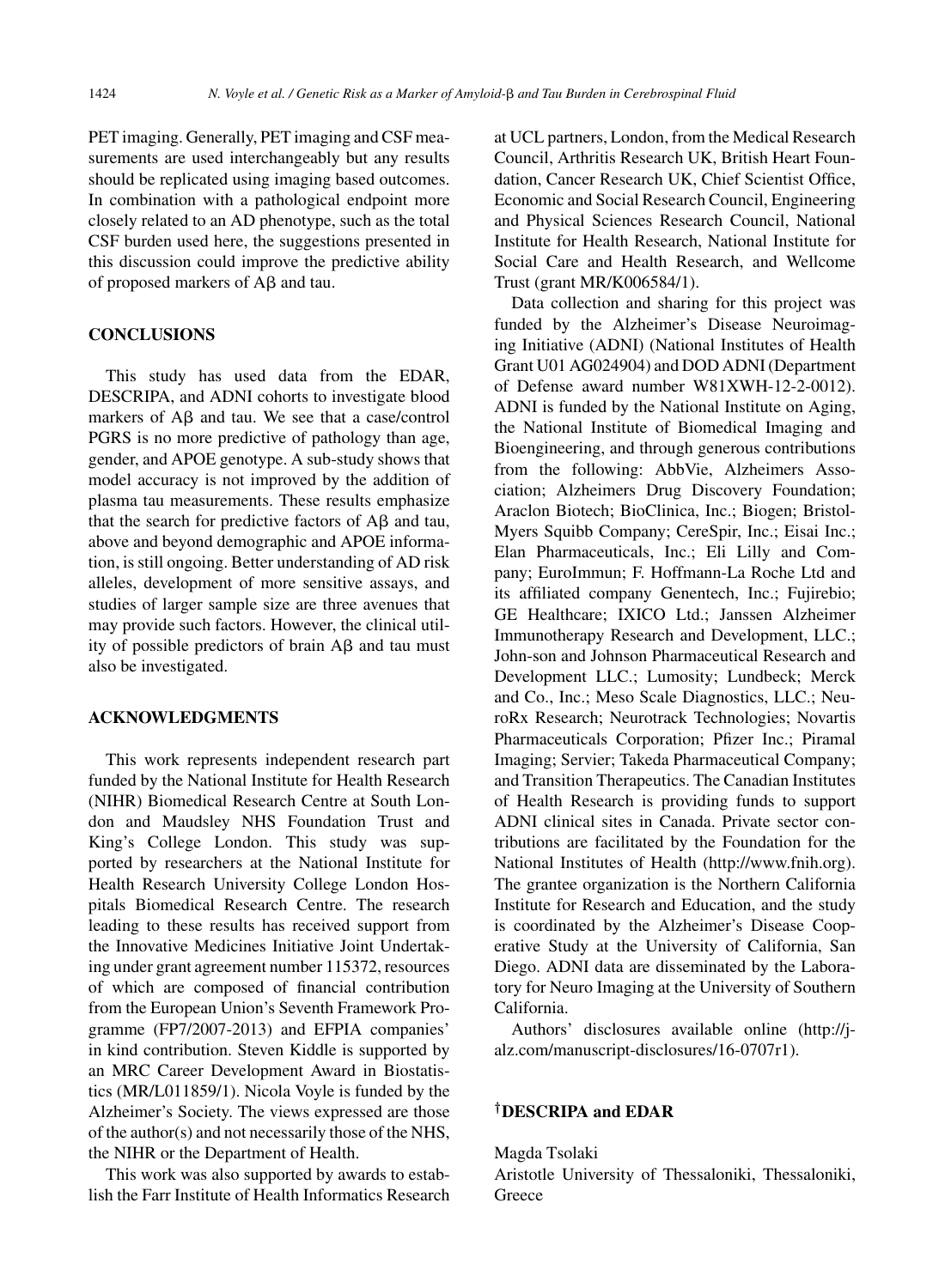Lars-Olof Wahlund, Yvonne-Freund-Levi

Karolinska Institutet, Karolinska University Hospital, Huddinge, Sweden

## Frans Verhey

Department of Psychiatry and Neuropsychology, School for Mental Health and Neuroscience, Alzheimer Center Limburg, Maastricht University, Maastricht, The Netherlands

## Lucrezia Hausner

Heidelberg University, Central Institute of Mental Health, Mannheim, Germany

# **EDAR**

Gunhild Waldemar Peter Johannsen,

Danish Dementia Research Center, Rigshospitalet, Copenhagen University Hospital, Copenhagen, Denmark

# Charlotte E. Teunissen

Neurochemistry Laboratory and Biobank, Dept. of Clinical Chemistry, Neuroscience Campus Amsterdam, VU University Medical Center Amsterdam, The Netherlands

Rik Vandenberghe University Hospital Leuven, Leuven, Belgium

## **Descripa**

Luiza Spiru Carol Davila' University of Medicine and Pharmacy, Bucharest, Romania

Åsa K. Wallin

Clinical Memory Research Unit, Department of Clinical Sciences Malmö, Lund University, Sweden

Marcel Olde-Rikkert

Department of Geriatrics, Radboud University Medical Centre, Nijmegen, The Netherlands

# **SUPPLEMENTARY MATERIAL**

The supplementary material is available in the electronic version of this article: [http://dx.doi.](http://dx.doi.org/10.3233/JAD-160707) [org/10.3233/JAD-160707.](http://dx.doi.org/10.3233/JAD-160707)

## **REFERENCES**

- [1] Dubois B, Feldman HH, Jacova C, Hampel H, Molinuevo JL, Blennow K, Dekosky ST, Gauthier S, Selkoe D, Bateman R, Cappa S, Crutch S, Engelborghs S, Frisoni GB, Fox NC, Galasko D, Habert MO, Jicha G a Nordberg A, Pasquier F, Rabinovici G, Robert P, Rowe C, Salloway S, Sarazin M, Epelbaum S, de Souza LC, Vellas B, Visser PJ, Schneider L, Stern Y, Scheltens P, Cummings JL (2014) Advancing research diagnostic criteria for Alzheimer's disease: The IWG-2 criteria. *Lancet Neurol* **13**, 614-629.
- [2] Hardy J, Higgins G (1992) Alzheimer's disease: The amyloid cascade hypothesis. *Science* **256**, 184-185.
- [3] Jack CR, Knopman DS, Jagust WJ, Petersen RC, Weiner MW, Aisen PS, Shaw LM, Vemuri P, Wiste HJ, Weigand SD, Lesnick TG, Pankratz VS, Donohue MC, Trojanowski JQ (2013) Tracking pathophysiological processes in Alzheimer's disease: An updated hypothetical model of dynamic biomarkers. *Lancet Neurol* **12**, 207-216.
- [4] Johnson KA, Minoshima S, Bohnen NI, Donohoe KJ, Foster NL, Herscovitch P, Karlawish JH, Rowe CC, Carrillo MC, Hartley DM, Hedrick S, Pappas V, Thies WH (2013) Appropriate use criteria for amyloid PET: A report of the Amyloid Imaging Task Force the Society of Nuclear Medicine and Molecular Imaging and the Alzheimer's Association. *Alzheimers Dement* **9**, E1-E16.
- [5] Buck AK, Herrmann K, Stargardt T, Dechow T, Krause BJ, Schreyögg J (2010) Economic evaluation of PET and PET/CT in oncology: Evidence and methodologic approaches. *J Nucl Med Technol* **38**, 6-17.
- $[6]$  Menéndez-González M (2014) Routine lumbar puncture for the early diagnosis of Alzheimer's disease: Is it safe? *Front Aging Neurosci* **6**, 1-2.
- [7] Bazenet C, Lovestone S (2012) Plasma biomarkers for Alzheimer's disease: Much needed but tough to find. *Biomark Med* **6**, 441-454.
- [8] Cruchaga C, Ebbert MTW, Kauwe JSK (2014) Genetic discoveries in AD using CSF amyloid and tau. *Curr Genet Med Rep* **2**, 23-29.
- [9] Lambert JC, Ibrahim-Verbaas CA, Harold D, Naj AC, Sims R, Bellenguez C, Jun G, DeStefano AL, Bis JC, Beecham GW, Grenier-Boley B, Russo G, Thornton-Wells TA, Jones N, Smith AV, Chouraki V, Thomas C, Ikram MA, Zelenika D, Vardarajan BN, Kamatani Y, Lin CF, Gerrish A, Schmidt H, Kunkle B, Dunstan ML, Ruiz A, Bihoreau MT, Choi SH, Reitz C, Pasquier F, Hollingworth P, Ramirez A, Hanon O, Fitzpatrick AL, Buxbaum JD, Campion D, Crane PK, Baldwin C, Becker T, Gudnason V, Cruchaga C, Craig D, Amin N, Berr C, Lopez OL, De Jager PL, Deramecourt V, Johnston JA, Evans D, Lovestone S, Letenneur L, Moron FJ, Rubinsztein DC, Eiriksdottir G, Sleegers K, Goate AM, Fiévet N, Huentelman MJ, Gill M, Brown K, Kamboh MI, Keller L, Barberger-Gateau P, McGuinness B, Larson EB, Green R, Myers AJ, Dufouil C, Todd S, Wallon D, Love S, Rogaeva E, Gallacher J, George-Hyslop PS, Clarimon J, Lleo A, Bayer A, Tsuang DW, Yu L, Tsolaki M, Bossù, P, Spalletta G, Proitsi P, Collinge J, Sorbi S, Sanchez-Garcia F, Fox NC, Hardy J, Naranjo MCD, Bosco P, Clarke R, Brayne C, Galimberti D, Mancuso M, Matthews F, Moebus S, Mecocci P, Del Zompo M, Maier W, Hampel H, Pilotto A, Bullido M, Panza F, Caffarra P, Nacmias B, Gilbert JR, Mayhaus M, Lannfelt L, Hakonarson H, Pichler S, Carrasquillo MM, Ingelsson M, Beekly D, Alvarez V, Zou F, Valladares O, Younkin SG, Coto E, Hamilton-Nelson KL, Gu W, Razquin C, Pastor P, Mateo I, Owen MJ, Faber KM,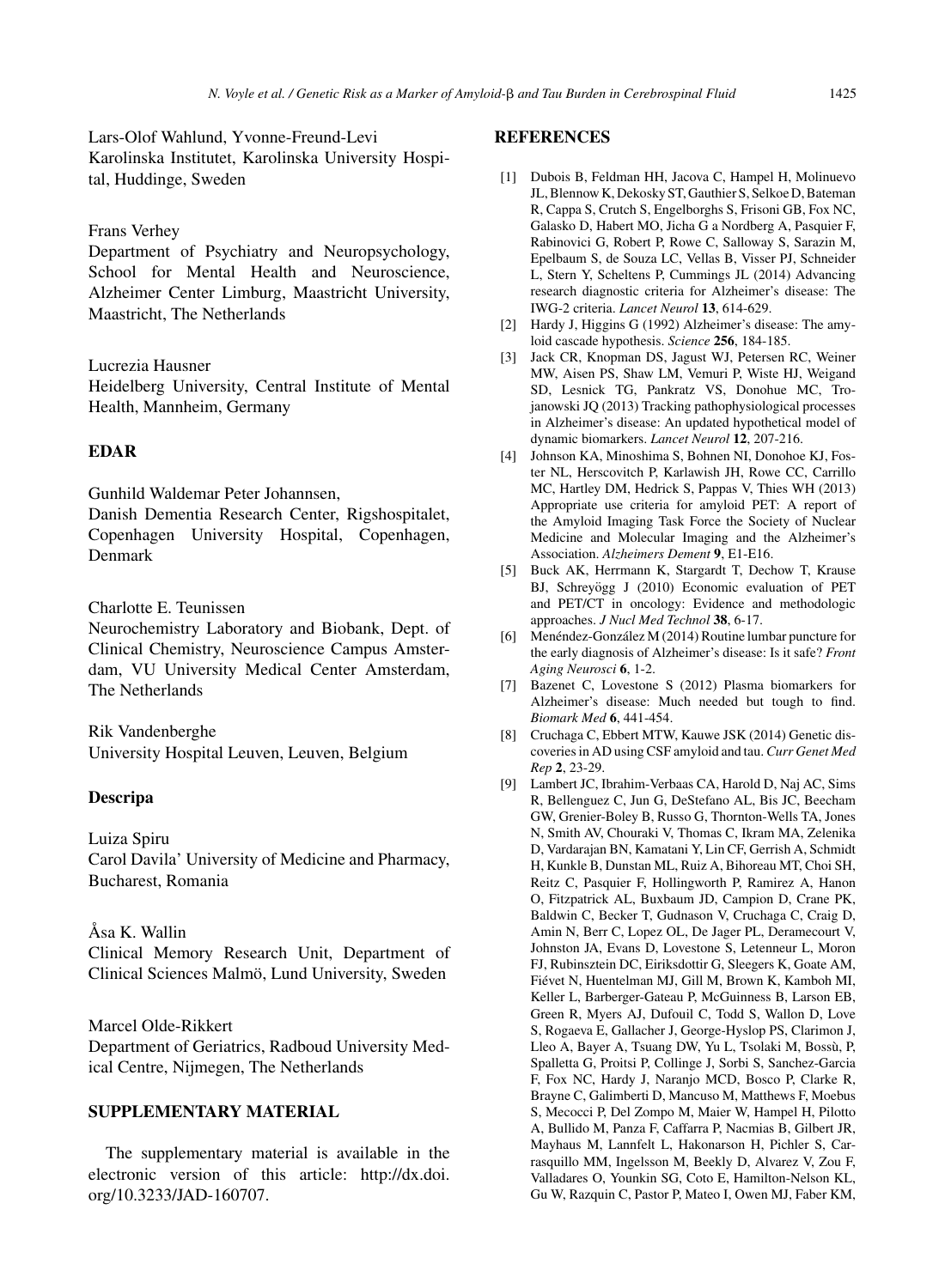Jonsson PV, Combarros O, O'Donovan MC, Cantwell LB, Soininen H, Blacker D, Mead S, Mosley TH, Bennett DA, Harris TB, Fratiglioni L, Holmes C, de Bruijn RFAG, Passmore P, Montine TJ, Bettens K, Rotter JI, Brice A, Morgan K, Foroud TM, Kukull WA, Hannequin D, Powell J F, Nalls MA, Ritchie K, Lunetta KL, Kauwe JSK, Boerwinkle E, Riemenschneider M, Boada M, Hiltunen M, Martin ER, Schmidt R, Rujescu D, Wang LS, Dartigues JF, Mayeux R, Tzourio C, Hofman A, Nöthen MM, Graff C, Psaty BM, Jones L, Haines JL, Holmans PA, Lathrop M, Pericak-Vance MA, Launer LJ, Farrer LA, van Duijn CM, Van Broeckhoven C, Moskvina V, Seshadri S, Williams J, Schellenberg GD, Amouyel P (2013) Meta-analysis of 74,046 individuals identifies 11 new susceptibility loci for Alzheimer's disease. *Nat Genet* **45**, 1452-1458.

- [10] Lee SH, Harold D, Nyholt DR, ANZGene Consortium, International Endogene Consortium, Genetic and Environmental Risk for Alzheimer's disease Consortium, Goddard ME, Zondervan KT, Williams J, Montgomery GW, Wray NR, Visscher PM (2013) Estimation and partitioning of polygenic variation captured by common SNPs for Alzheimer's disease multiple sclerosis and endometriosis. *Hum Mol Genet* **22**, 832-841.
- [11] Ridge PG, Mukherjee S, Crane PK, Kauwe JSK, Alzheimer's Disease Genetics Consortium (2013) Alzheimer's disease: Analyzing the missing heritability. *PLoS One* **8**, e79771.
- [12] Ruiz A, Heilmann S, Becker T, Hernández I, Wagner H, Thelen M, Mauléon A, Bellenguez C (2014) Follow-up of loci from the International Genomics of Alzheimer's Disease Project identifies TRIP4 as a novel susceptibility gene. *Transl Psychiatry* **4**, e358.
- [13] Ridge PG, Hoyt KB, Boehme K, Mukherjee S, Crane PK, Haines JL, Mayeux R, Farrer LA, Pericak-Vance MA, Schellenberg GD, Kauwe JSK (2016) Assessment of the genetic variance of late-onset Alzheimer's disease. *Neurobiol Aging* **41**, 200e13-200e20.
- [14] Gatz M, Pedersen NL, Berg S, Johansson B, Johansson K, Mortimer J, a Posner SF, Viitanen M, Winblad B, Ahlbom A (1997) Heritability for Alzheimer's disease: The study of dementia in Swedish twins. *J Gerontol A Biol Sci Med Sci* **52A**, M117-M125.
- [15] Pedersen NL, Gatz M, Berg S, Johansson B (2004) How heritable is Alzheimer's disease late in life? Findings from Swedish twins. *Ann Neurol* **55**, 180-185.
- [16] Dudbridge F (2013) Power and predictive accuracy of polygenic risk scores. *PLoS Genet* **9**, e1003348.
- [17] Cruchaga C, Kauwe JSK, Harari O, Jin SC, Cai Y, Karch CM, Benitez BA, Jeng AT, Skorupa T, Carrell D, Bertelsen S, Bailey M, McKean D, Shulman JM, De Jager PL, Chibnik L, Bennett DA, Arnold SE, Harold D, Sims R, Gerrish A, Williams J, Van Deerlin VM, Lee VMY, Shaw LM, Trojanowski JQ, Haines JL, Mayeux R, Pericak-Vance MA, Farrer LA, Schellenberg GD, Peskind ER, Galasko D, Fagan AM, Holtzman DM, Morris JC, Goate AM, GERAD Consortium, Alzheimer's Disease Neuroimaging Initiative, Alzheimer's Disease Genetic Consortium (2013) GWAS of cerebrospinal fluid tau levels identifies risk variants for Alzheimer's disease. *Neuron* **78**, 256-268.
- [18] Sabuncu MR, Buckner RL, Smoller JW, Lee PH, Fischl B, Sperling RA, Alzheimer's Disease Neuroimaging Initiative (2012) The Association between a polygenic Alzheimer score and cortical thickness in clinically normal subjects. *Cereb Cortex* **22**, 2653-2661.
- [19] Sleegers K, Bettens K, De Roeck A, Van Cauwenberghe C, Cuyvers E, Verheijen J, Struyfs H, Van Dongen J, Vermeulen

S, Engelborghs S, Vandenbulcke M, Vandenberghe R, De Deyn PP, Van Broeckhoven C, BELNEU Consortium (2015) A 22-single nucleotide polymorphism Alzheimer risk score correlates with family history onset age and cerebrospinal fluid Aβ42. Alzheimers Dement **11**, 1452-1460.

- [20] Visser PJ, Verhey FRJ, Boada M, Bullock R, De Deyn PP, Frisoni GB, Fr ouml lich L, Hampel H, Jolles J, Jones R, Minthon L, Nobili F, Olde Rikkert M, Ousset PJ, Rigaud AS, Scheltens P, Soininen H, Spiru L, Touchon J, Tsolaki M, Vellas B, Wahlund LO, Wilcock G, Winblad B (2008) Development of Screening Guidelines and Clinical Criteria for Predementia Alzheimer's Disease. *Neuroepidemiology* **30**, 254-265.
- [21] Barnett JH, Blackwell A, Scheltens P, Waldemar G, Johannsen P, Tsolaki M, Vandenberghe R, Wahlund LO, Verhey F, Visser PJ (2010) Cognitive function and cognitive change in dementia mild cognitive impairment and healthy aging: The EDAR study. *Alzheimers Dement* **6**, S127.
- [22] Visser PJ, Verhey F, Knol DL, Scheltens P, Wahlund LO, Freund-Levi Y, Tsolaki M, Minthon L, Wallin ÅK, Hampel H, Burger K, Pirttila T, Soininen H, Rikkert MO, Verbeek ¨ MM, Spiru L, Blennow K (2009) Prevalence and prognostic value of CSF markers of Alzheimer's disease pathology in patients with subjective cognitive impairment or mild cognitive impairment in the DESCRIPA study: A prospective cohort study. *Lancet Neurol* **8**, 619-627.
- [23] Saykin AJ, Shen L, Foroud TM, Potkin SG, Swaminathan S, Kim S, Risacher SL, Nho K, Huentelman MJ, Craig DW, Thompson PM, Stein JL, Moore JH, Farrer LA, Green RC, Bertram L, Jack Jr CR, Weiner MW (2010) Alzheimer's Disease Neuroimaging Initiative biomarkers as quantitative phenotypes: Genetics core aims progress and plans. *Alzheimers Dement* **6**, 265-273.
- [24] Coleman JRI, Euesden J, Patel H, Folarin AA, Newhouse S, Breen G (2015) Quality control imputation and analysis of genome-wide genotyping data from the Illumina HumanCoreExome microarray. *Brief Funct Genomics* **15**, 298-304.
- [25] Auton A, Abecasis GR, Altshuler DM, Durbin RM, Bentley DR, Chakravarti A, Clark AG, Donnelly P, Eichler EE, Flicek P, Gabriel SB, Gibbs RA, Green ED, Hurles ME, Knoppers BM, Korbel JO, Lander ES, Lee C, Lehrach H, Mardis ER, Marth GT, McVean GA, Nickerson DA, Schmidt JP, Sherry ST, Wang J, Wilson RK, Boerwinkle E, Doddapaneni H, Han Y, Korchina V, Kovar C, Lee S, Muzny D, Reid JG, Zhu Y, Chang Y, Feng Q, Fang X, Guo X, Jian M, Jiang H, Jin X, Lan T, Li G, Li J, Li Y, Liu S, Liu X, Lu Y, Ma X, Tang M, Wang B, Wang G, Wu H, Wu R, Xu X, Yin Y, Zhang D, Zhang W, Zhao J, Zhao M, Zheng X, Gupta N, Gharani N, Toji LH, Gerry NP, Resch AM, Barker J, Clarke L, Gil L, Hunt SE, Kelman G, Kulesha E, Leinonen R, McLaren WM, Radhakrishnan R, Roa A, Smirnov D, Smith RE, Streeter I, Thormann A, Toneva I, Vaughan B, Zheng-Bradley X, Grocock R, Humphray S, James T, Kingsbury Z, Sudbrak R, Albrecht MW, Amstislavskiy VS, Borodina TA, Lienhard M, Mertes F, Sultan M, Timmermann B, Yaspo ML, Fulton L, Fulton R, Ananiev V, Belaia Z, Beloslyudtsev D, Bouk N, Chen C, Church D, Cohen R, Cook C, Garner J, Hefferon T, Kimelman M, Liu C, Lopez J, Meric P, O'Sullivan C, Ostapchuk Y, Phan L, Ponomarov S, Schneider V, Shekhtman E, Sirotkin K, Slotta D, Zhang H, Balasubramaniam S, Burton J, Danecek P, Keane TM, Kolb-Kokocinski A, McCarthy S, Stalker J, Quail M, Davies CJ, Gollub J, Webster T, Wong B, Zhan Y, Campbell CL, Kong Y, Marcketta A, Yu F, Antunes L, Bainbridge M, Sabo